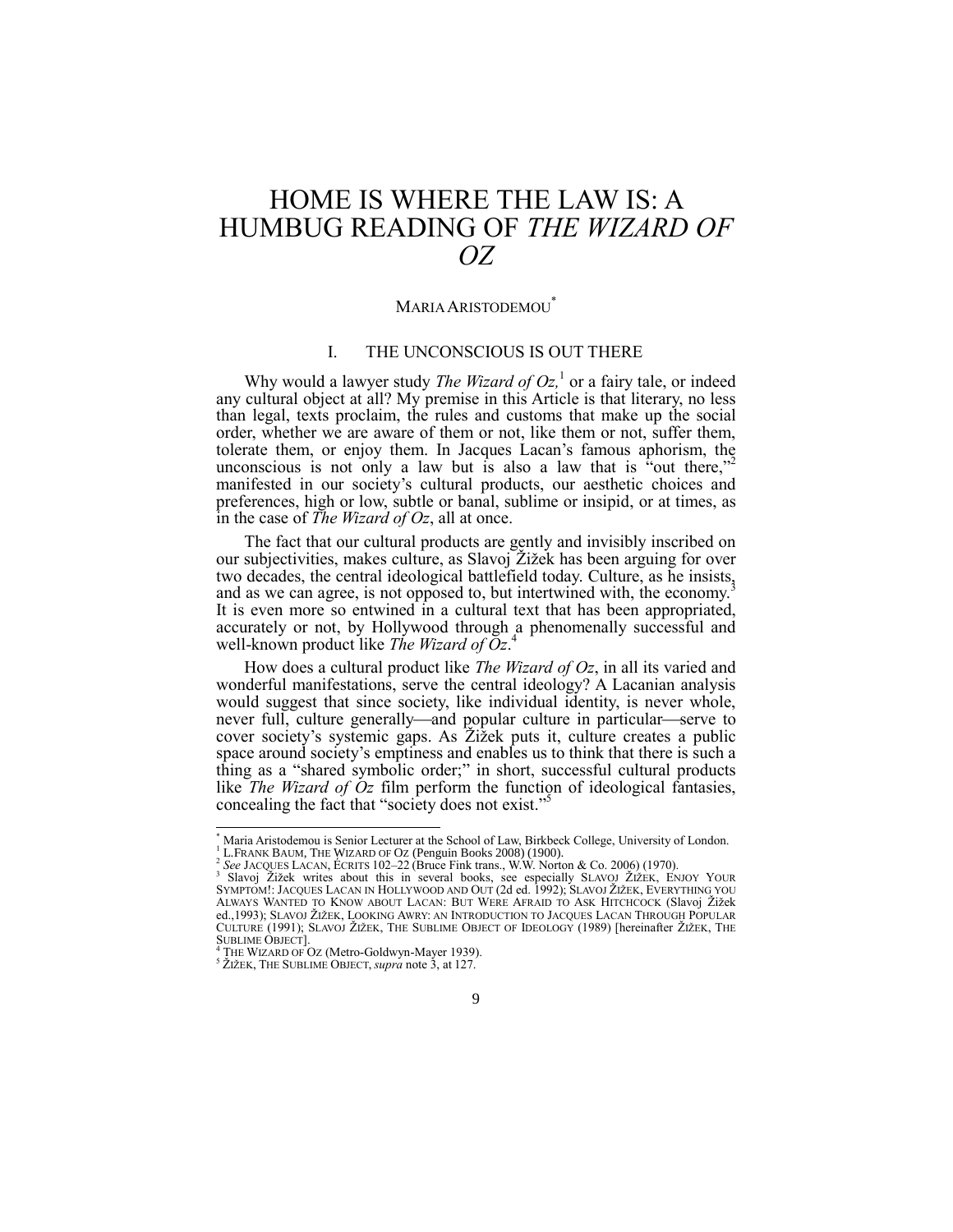In particular, *The Wizard of Oz* owes its enduring success to the fact that it taps into and depicts an ineluctable cultural nerve; that is, like all good tales, it has a lot to say about lack, and about our varied, and invariably tragicomic, attempts to fill it. Like all good stories, it fools us into thinking that lack, whether in the system or in the human subject, may somehow be filled or at least tolerated and endured. The fact that lack is endemic to human subjectivity, and that no human being, or social order is ever whole, is gently and conveniently passed over in Dorothy's triumphant return to a home that was neither whole nor very homely in the first place.

My argument in this Article is that the desire to get home in L. Frank Baum's tale is sublimated; in other words, the object "home" is raised to the dignity of the sublime object of desire. The ideological message of Baum's tale, or at least of its Hollywood appropriation, is to fool us into thinking that (a) there is a shared symbolic order, (b) in this shared society we all want to get home, and most importantly, (c) in the Hollywood appropriation of the tale, the home everyone wants to get back to is the symbolic order of prohibitions of (unlimited) enjoyment.

In short, Dorothy had dreamt of a place over the rainbow, which, in Lacanian terminology, is a place where unlimited enjoyment was possible and attainable. The genius of Hollywood is to let us know, gently and seductively of course, that that cannot be allowed to happen, at least not after we have left the cinema. Dorothy must be brought down to earth, to the realm of prohibitions and structures, which she tried to escape from in the first place. In other words, she has to abandon pleasure in favor of reality and swap unlimited enjoyment in a land beyond the rainbow for limited jouissance within the confines of the law of her society.

#### II. THE HOLE IN REALITY AND IN THE SUBJECT

So what is missing from the symbolic order that fantasies, such as *The Wizard of Oz*, help to conceal? What is missing is precisely what is depicted literally in the film: the hole in the house during the tornado, which yawns on to the super-real and supposedly can carry us "over the rainbow."<sup>6</sup> Of course, we are not normally able to see or represent this. Western epistemology has long drawn a neat and clear, if not unsurpassable, line connecting our capacity to see or perceive outside phenomena or ourselves to the claim that seeing or perceiving such phenomena establishes knowledge of those phenomena, and a line from such knowledge to the existence or being of such phenomena; to see is to know, and to know is to be, and conversely, to not see is not to know and therefore not to be. René Descartes's shorthand is "I think, therefore I am." Or in the Bishop of Berkeley's famous aphorism, esse is percipi.<sup>7</sup>

Psychoanalysis, however, warns us that the line connecting seeing, knowing, and being, is all very well except for the unfortunate detail that it bypasses truth. For Lacan, the Enlightenment produced a rupture between

j

<sup>6</sup> THE WIZARD OF OZ*, supra* not[e 4.](#page-0-1) 7 2 GEORGE BERKELEY, *A Treatise Concerning the Principles of Human Knowledge*, *in* THE WORKS OF GEORGE BERKELEY (T. Jessop and A. Luce eds., Thomas Nelson 1949) (1710).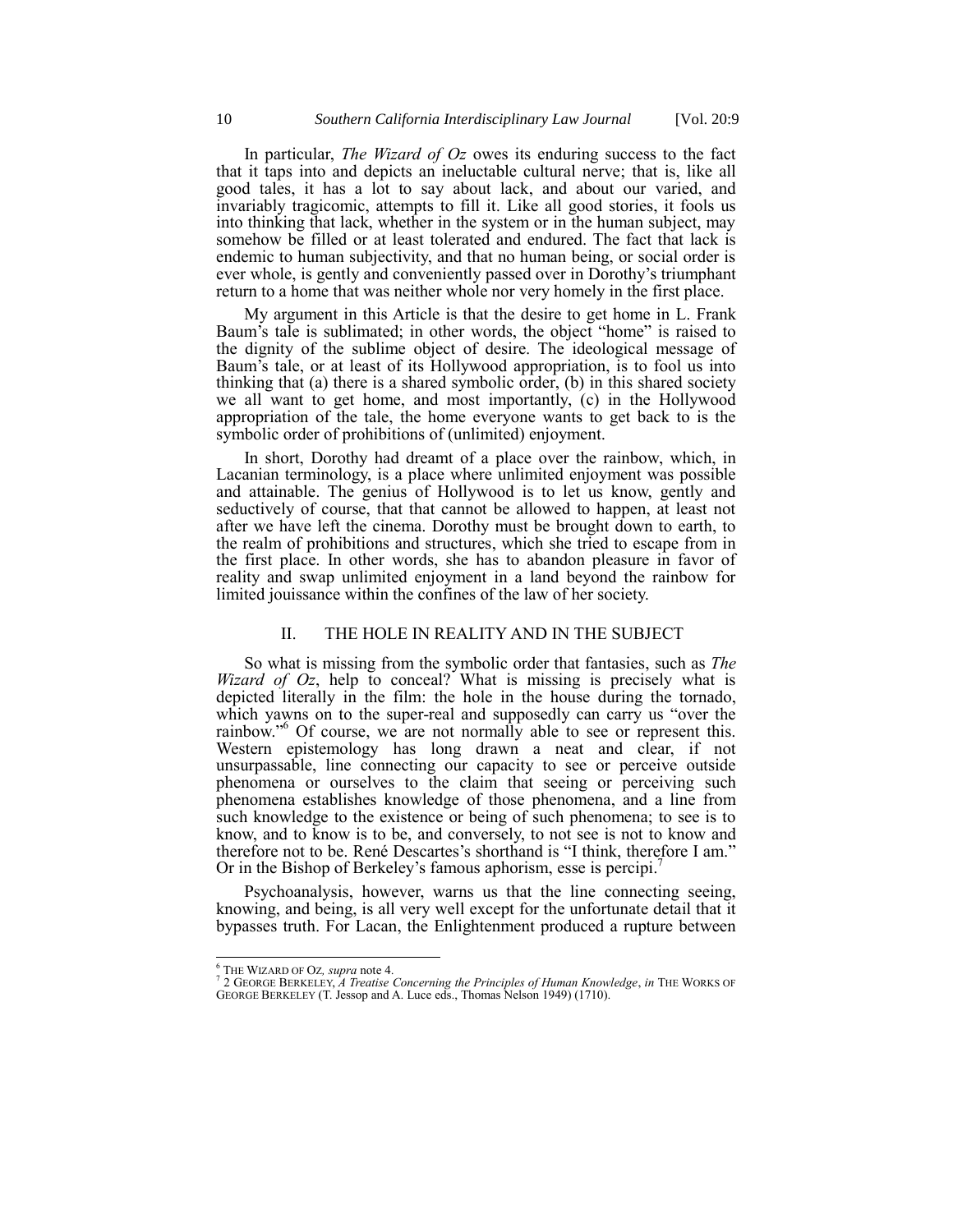knowledge and truth, a rupture that he frames as a rupture between knowledge and the Real (réel). <sup>8</sup> Our obsession with knowledge, with what we can see and know, (apart from being perhaps a masculine obsession) is a defense against the Real, the truth of what we do not dare to know. And as we see later, what modern science and knowledge do not dare to know is the secret of feminine enjoyment or, as Dorothy would put it, of jouissance, "over the rainbow."

The rupture between knowledge and truth gave rise, Lacan suggests, to the discourse of psychoanalysis.<sup>9</sup> Psychoanalysis claims that the kernel of our being is not the bits we can see and know and speak but precisely the bits we can neither see, nor speak, that is, the missing bits. The subject is not the one who sees, and therefore thinks, but precisely that part of the subject that does not see and therefore cannot think: as Lacan responds to Descartes, "The subject is not the one who thinks.... It is precisely to the extent that the guy is willing not to think anymore that we will perhaps learn a little bit more about it  $\ldots$ ."<sup>10</sup>

<span id="page-2-0"></span>This is, of course, where the Scarecrow goes wrong. He foolishly believes that "[b]rains are the only things worth having in this world, no matter whether one is a crow or a man.<sup>511</sup> In other words, he shares the prejudice of an alleged connection between thinking and knowledge. For psychoanalysis, however, thinking not only does not help us to know, but actually prevents us from knowing: it prevents us from knowing the truth of the Real. Baum, in the book, has an intimation of this—if you have brains, he suggests, you choose to live in dreary and grey places like Kansas. <sup>12</sup> Or we could add, England.

What is it that the subject cannot see or speak and which, for psychoanalysis, constitutes the kernel of her being? What cannot be seen by the subject is the gaze, that is, the spot or standpoint from which the subject sees but is invisible to the subject herself. However wide and unimpeded our field of vision is, there is one point that no amount of effort or science will enable us to see: this point remains a blind spot for the subject, and it is what Dorothy and her friends go in search of. And sure enough, as we see later, they find, or think they find, an all-seeing eye: "The eyes winked three times, and then they turned up to the ceiling and down to the floor and rolled around so queerly that they seemed to see every part of the room."<sup>13</sup>

If the tale alerts us to the hole in reality, and the super-wizard's ability to fill and fulfill it, it also alerts us to the hole in each of the characters and, by implication, in each of us. What are the cause and the source of these characters' tragedy, and indeed all our tragedy? What is it that we have lost and are endlessly searching after? Quite simply, their problem is that they

 8 *See* JACQUES LACAN, *Beyond "The Reality Principle*,*" in* ÉCRITS, *supra* not[e 2,](#page-0-2) at 58–74.

<sup>9</sup> *See* JACQUES LACAN, *Science and Truth*, *in* ÉCRITS, *supra* not[e 2,](#page-0-2) at 726–45. <sup>10</sup> 20 JACQUES LACAN, *To Jakobson*, *in* THE SEMINAR OF JACQUES LACAN ON FEMININE SEXUALITY: THE LIMITS OF LOVE AND KNOWLEDGE ENCORE 1972–1973, at 21–22 (Jacques-Alain Miller ed., Bruce Fink trans., W.W. Norton & Co. 1998) (1975).

BAUM, *supra* not[e 1,](#page-0-3) at 30.

<sup>12</sup> *Id.* at 27.

<sup>13</sup> *Id.* at 89.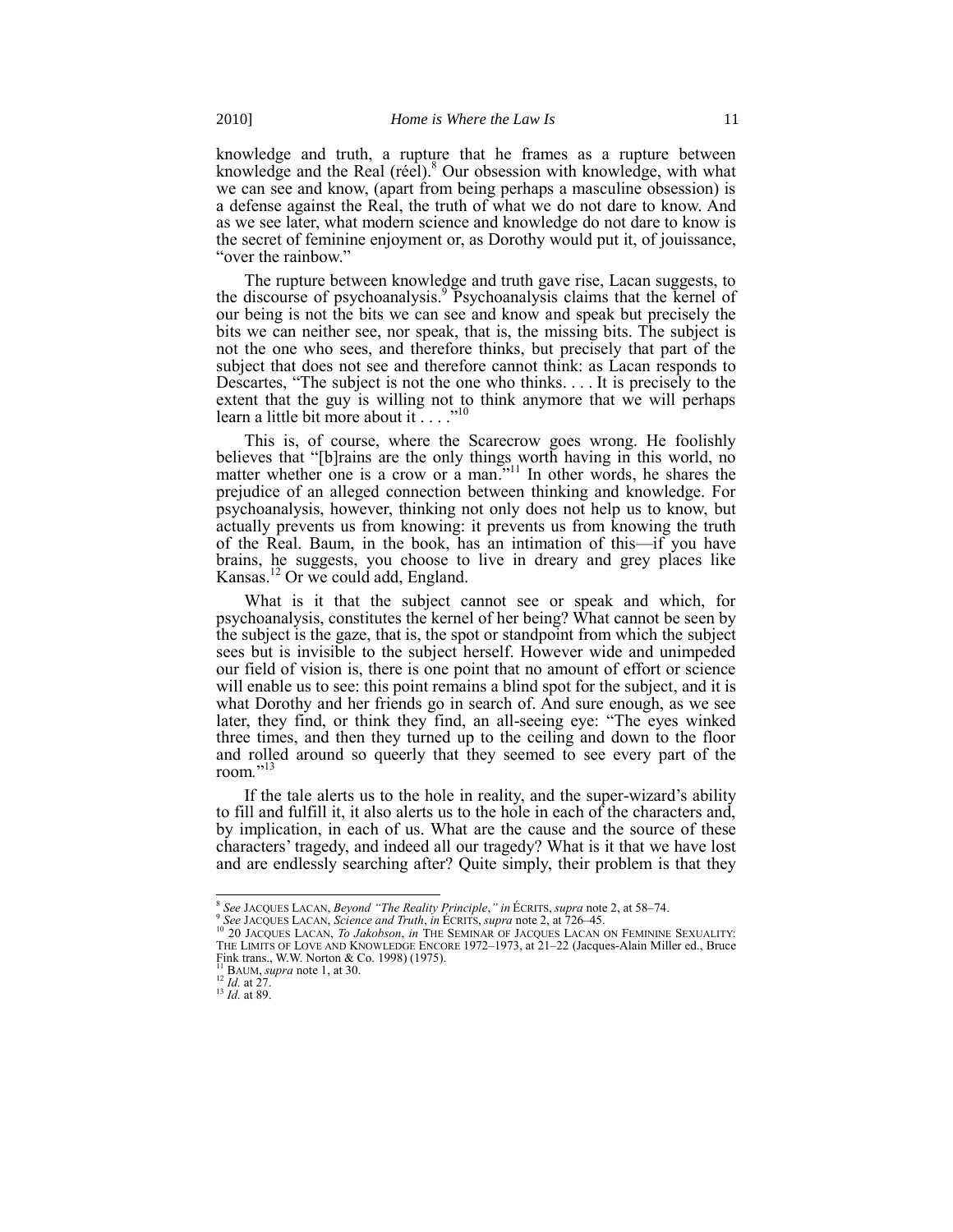<span id="page-3-0"></span>talk. According to Lacan we are split, castrated, and traumatized as soon as we start to talk.<sup>14</sup> As soon as the human subject joins the linguistic community, she becomes alienated from the truth, both of her own being, as well as that of her listeners. Signifiers, that is, the names of things, take the place of the things themselves, but signifiers—words—as we all know, are never accurate representations of the things they replace. Hence Lacan's famous aphorism, following G.W.F. Hegel, that "the word is the murder of the thing. $\overline{1}$ 

As the loss inflicted by language can never be recuperated by the speaking being, something else—Lacan calls it the "little object  $a^{\prime\prime 16}$  becomes the place where lack is projected and through which it is simultaneously disavowed. The little object becomes glamorized into the sublime object that would cure all wounds and solve every problem. For the Lion, courage becomes such an object; for the Scarecrow, it is brains; while for the Woodman, it is, of course, the heart. The only non-castrated character in the land of Oz is Toto; his ponderings and meanderings in the tale have one goal only: to satisfy his needs, irrespective of the woes and toils of the pathetic speaking beings surrounding him. No wonder then that at the start of the film Toto unthinkingly and silently helps himself to Professor Marvel's sizzling sausage.<sup>17</sup>

#### III. WHAT MAKES THE WO/MAN?

If all speaking beings are castrated by language, the question remains: Does language inscribe all of us in the same fashion? And what, if anything, can we do about it, once we have been stamped by it? To address this question, we have to look at what Sigmund Freud referred to as the "bedrock" of sexual difference.<sup>18</sup> For Lacan, as for Freud, sexual difference is the Real, which cannot be traced back to anything else. Contrary to Freud, however, Lacan believes anatomy is not destiny: maleness does not make the man or femaleness the woman. This is because, unlike animals

<sup>&</sup>lt;sup>14</sup> The view of language as a castrating agent is developed throughout Lacan's work. JACQUES LACAN, *The Function and Field of Speech and Language in Psychoanalysis*, *in* ÉCRITS, *supra* not[e 2,](#page-0-2) at 197. *See also* 11 JACQUES LACAN, *Of the Network of Signifiers*, *in* THE FOUR FUNDAMENTAL CONCEPTS OF PSYCHOANALYSIS 43 (Jacques-Alain Miller ed., Alan Sheridan trans., Vintage 1998) (1973) ("Last time I spoke to you about the concept of the unconscious, whose true function is precisely that of being in profound, initial, inaugural, relation with the function of the concept of the *Unbegriff*—or *Begriff* of the original *Un,*, namely, the cut. I saw a profound link between this cut and the function as such of the subject, of the subject in its constituent relation to the signifier itself.").

<sup>&</sup>lt;sup>15 "</sup>[T]he symbol first manifests itself as the killing of the thing, and this death results in the endless perpetuation of the subject's desire.‖ JACQUES LACAN, *The Function and Field of Speech and Language in Psychoanalysis*, *in* ÉCRITS, *supra* note [2,](#page-0-2) at 262. I discuss this theme in more detail in my article *Does the Letter of the Law Always Arrive At Its Destination? A Study in Feminine Psychology*, 22 LAW & LITERATURE 394–417 (2010).<br><sup>16</sup> Lacan develops the concept of the "object petit a" throughout his teachings, from his seminar on

*Transference 1960–61*, to the seminar on *Anxiety 1962–63*, to *The Four Fundamental Concepts of Psychoanalysis 1964*, and extensively in *The Object in Psychoanalysis 1965-66. See* JACQUES LACAN, *The Line and Light*, *in* THE FOUR FUNDAMENTAL CONCEPTS OF PSYCHOANALYSIS, *supra* note [14,](#page-3-0) at 103 ("The *object a* is something from which the subject, in order to constitute itself, has separated itself off as organ. This serves as a symbol of the lack, that is to say, of the phallus, not as such, but in so far as it is lacking.").<br><sup>17</sup> THE WIZARD OF OZ, *supra* not[e 4.](#page-0-1)

<sup>18</sup> *See* 23 SIGMUND FREUD, *Moses and Monotheism: An Outline of Psycho-Analysis and Other Works*, *in* THE STANDARD EDITION OF THE COMPLETE PSYCHOLOGICAL WORKS OF SIGMUND FREUD 252 (James Strachey trans., The Hogarth Press 1964).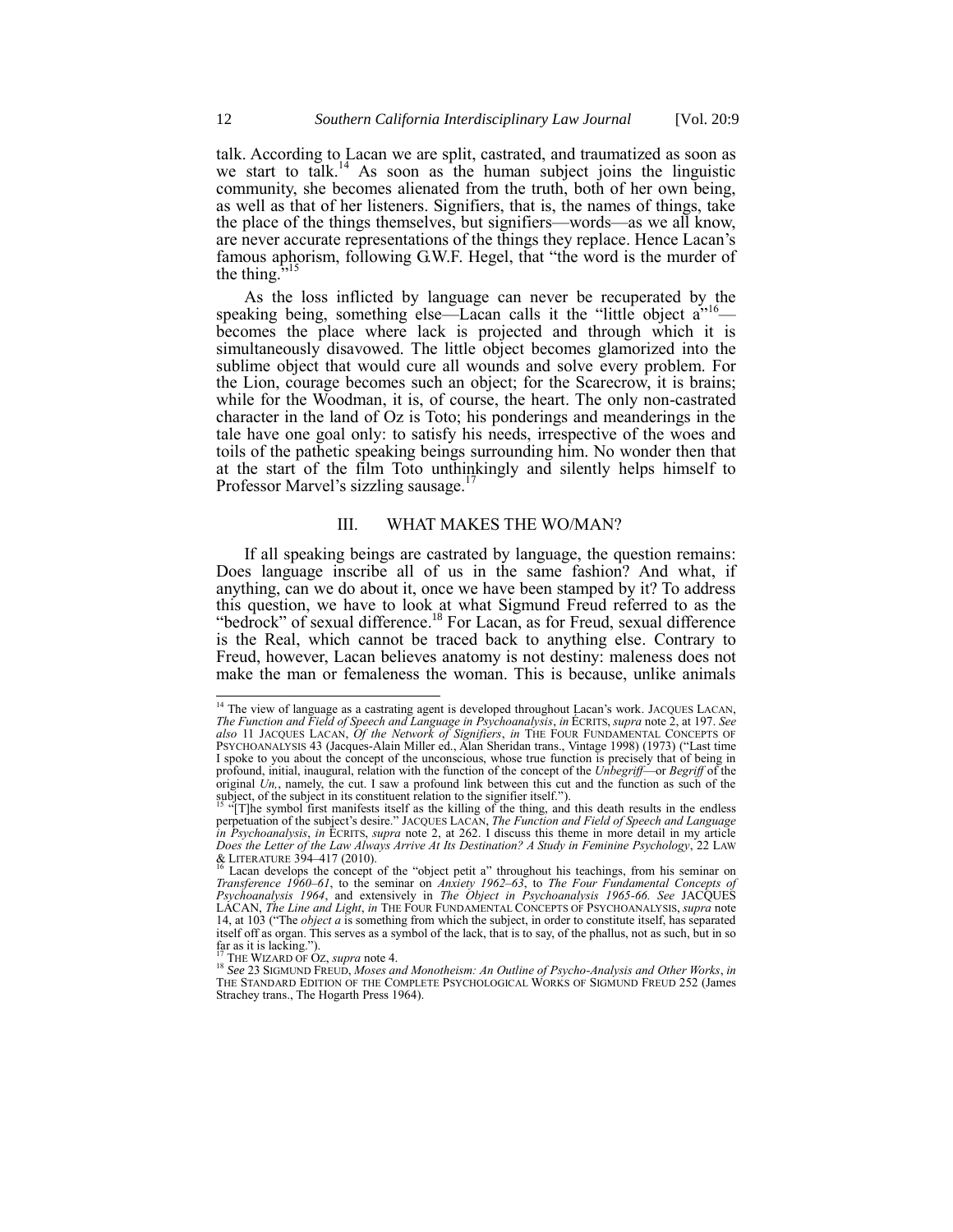such as Toto, the sexed speaking being has to work at meeting the standards required by their sex; we are always and forever striving, as it were, to become a man or a woman.

<span id="page-4-0"></span>How do we learn? The answer, again, is that we learn from the Other. As Lacan summarizes it, "[i]n the psyche, there is nothing by which the subject may situate himself as a male or female being.... [T]he human being has always to learn from scratch from the Other what he has to do, as man or as woman."<sup>19</sup> These negotiations, or in psychoanalytic terms, identifications, are necessary because something extra is needed over and above anatomy to make us men or women. In other words, it is all about pretending: each sex puts on an act, playing the part of a woman or  $\binom{n}{k}$  play[ing] the part of [a] man."<sup>20</sup>

Do our Ozian characters manage? The characters' itinerary through Oz is a series of efforts to live up to their symbolic mandate, in other words, to become, or at least to perform the part of a man. Unfortunately, the Scarecrow, despite the farmer's hopes that the Scarecrow not only "look just like a man<sup>321</sup> but he also "is a man,"<sup>22</sup> is unable to perform the "manly" function of scaring off crows. Another excuse, or lack, must be blamed for this failure, so the Scarecrow declares that he needs "brains  $\dots$  so that [he] may become as much a man as any other.<sup>223</sup> If only it were that simple.

Does the phallus help with these performances? Somewhat, but not significantly. The phallus, after all, is a  $\frac{1}{2}$  paper tiger," an impostor used to cover up lack; as Lacan insists, the phallus is "the signifier for which there is no signified" and which is simply structurally necessary to close off the system.<sup>24</sup> As the phallus is not a substance, and does not mean anything in itself, what function does it serve? By closing off the system, Lacan suggests, the phallus props up the man, even if the man does not know what to do with it.<sup>25</sup> With such a generic function, it is no wonder that the phallus can take a variety of forms, some of which of course are careers, power, and very often, money. In *The Wizard of Oz*, the phallus takes the form of brains, heart, and courage. As we saw, for the Scarecrow, brains make the man; for the Woodman, the heart makes the man; and for the Lion, courage makes the man.<sup>26</sup> Unfortunately, they are all wrong.

In fact, since none of the men have the phallus—the brains, heart, and courage—and since in the land of  $Oz$ , as so often everywhere, "all the men were much too stupid and ugly,"<sup>27</sup> Dorothy is the phallus, or  $\cdot$ "It" for them. Despite her protests that she is just "an innocent, harmless little girl," $^{28}$ Baum does not let her have the last word on how supposedly vulnerable she

l

<sup>19</sup> JACQUES LACAN, *The Subject and the Other: Alienation*, *in* THE FOUR FUNDAMENTAL CONCEPTS OF PSYCHOANALYSIS, *supra* not[e 14,](#page-3-0) at 204.

<sup>20</sup> 20 JACQUES LACAN, *Encore 1972–1973*, *in* THE SEMINAR OF JACQUES LACAN ON FEMININE SEXUALITY: THE LIMITS OF LOVE AND KNOWLEDGE ENCORE 1972–1973, *supra* not[e 10,](#page-2-0) at 85.<br><sup>21</sup> BAUM, *supra* not[e 1,](#page-0-3) at 29.<br><sup>22</sup> *Id.* 

 $^{23}$  *Id.* at 92.

<sup>&</sup>lt;sup>24</sup> See 20 JACQUES LACAN, *A Love Letter*, *in* THE SEMINAR OF JACQUES LACAN ON FEMININE SEXUALITY: THE LIMITS OF LOVE AND KNOWLEDGE ENCORE 1972–1973, *supra* not[e 10,](#page-2-0) at 80. <sup>25</sup> *Id.*

<sup>26</sup> *See generally* BAUM, supra not[e 1.](#page-0-3)

 $^{27}$  BAUM, supra not[e 1,](#page-0-3) at 124–26.

<sup>28</sup> *Id.* at 9.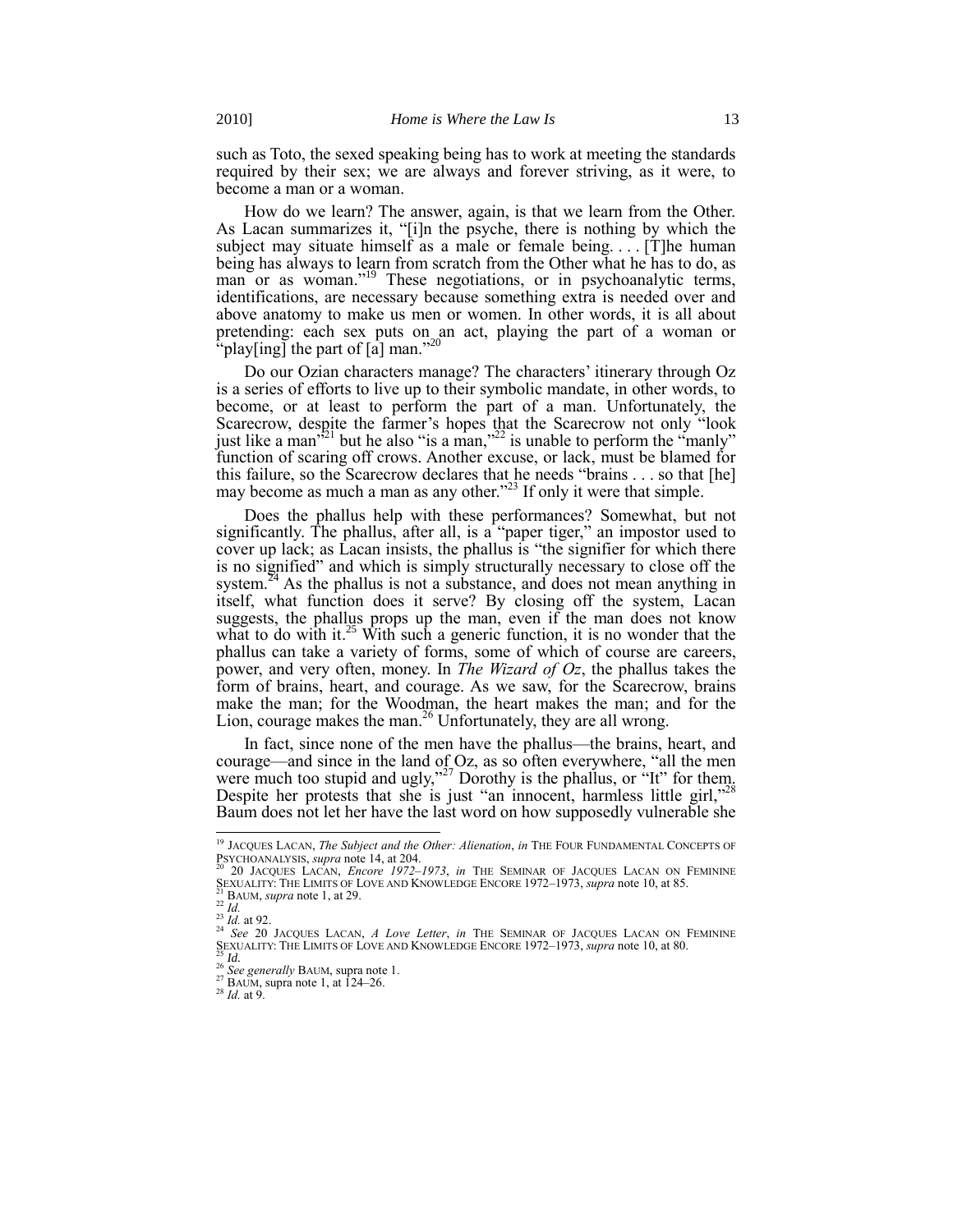is. Instead he tells us that "Dorothy did not feel nearly so bad as you might think a little girl would who had been suddenly whisked away from her own country and set down in the midst of a strange land.<sup>229</sup> Dorothy is therefore the first and main man in the book. Other men in *The Wizard of*   $Oz$  appear to be Princess Gayelette,<sup>30</sup> the witches whose phallic signifiers take the convenient form of magic wands or broomsticks, and Toto, who has never suffered the castration of language because he does not speak. As Toto never lost the phallus, he wastes no time worrying about it, and in that sense his ability to escape both from the joyless Mrs. Gulch in the film, and from the Wicked Witch in *The Wizard of Oz,* come naturally.

### <span id="page-5-0"></span>IV. THE HYSTERIC AND HER MASTER

As the phallus, in all its varied and desperate forms, is not sufficient to make the man, or the woman, the characters in  $Oz$ , as in many fairy tales, are gender-challenged, if not gender-confused. In other words, they are indeterminate as to whether they are men or women, remaining fixed in a world with no sexual difference. This is symptomatic not just of fairy tale characters but especially of hysterics who cannot abide lack.<sup>31</sup> Hysterics' refusal to abide lack or, in psychoanalytic parlance, to deal with castration, is not, however, suffered in isolation. Hysterics, like neurotics generally, prefer to blame someone else for that lack. In the process of blaming another, they end up constructing a belief in a powerful master who has something to give. Once this belief is constructed, hysterics like many of us, are insatiable in their demands of the Other to make up for their lack.<sup>32</sup>

At the heart of hysterics' complaints and their constant demands of the Other is again the belief that they have lost an object, and the Other has the power to help them find it. If all neurotics are in search of a lost object, however, hysterics are often in search of an object someone else has lost; in other words, if another's desire arises from loss, then the hysteric promptly identifies with the other person and starts pining for the loss herself or himself. The hysteric's desire, therefore, is often a desire for an unsatisfied desire, that is, a desire for a lack. Or, in Žižek's words, "the unsatisfied desire converts into a *desire for unsatisfaction*."

In *The Wizard of Oz*, as the characters' itinerary proceeds from a loss, each subsequent addition to the group identifies with the earlier character's loss and remembers that they are also suffering from a loss. When Dorothy loses her home, Scarecrow identifies with her loss and remembers he has lost the brains he already has, Lion remembers he wants to regain the courage he never lost, and the Woodman wants to be reunited with the girl

l

<sup>29</sup> *Id.* at 18–19.

<sup>&</sup>lt;sup>30</sup> *Id.* at 124.<br><sup>31</sup> See 3 JACQUES LACAN, The Hysteric's Question, in THE PSYCHOSES: THE SEMINAR OF JACQUES LACAN 1955*–*56, at 161*–*82 (Jacques-Alain Miller ed., Russell Grigg trans., 1993) (Lacan discussing the hysteric's primary question as being "am I a man or a woman?").<br><sup>32</sup> Lacan discusses the nature of hysterical discourse and in particular the demands she makes of a so-

called master in 17 JACQUES LACAN, The Master and the Hysteric, in THE OTHER SIDE OF PSYCHOANALYSIS: THE SEMINAR OF JAQUES LACAN 29–38 (Jacques-Alain Miller ed., Russell Grigg trans., W.W.Norton & Co 2008). <sup>33</sup> SLAVOJ ŽIŽEK, FOR THEY KNOW NOT WHAT THEY DO 144 (2008).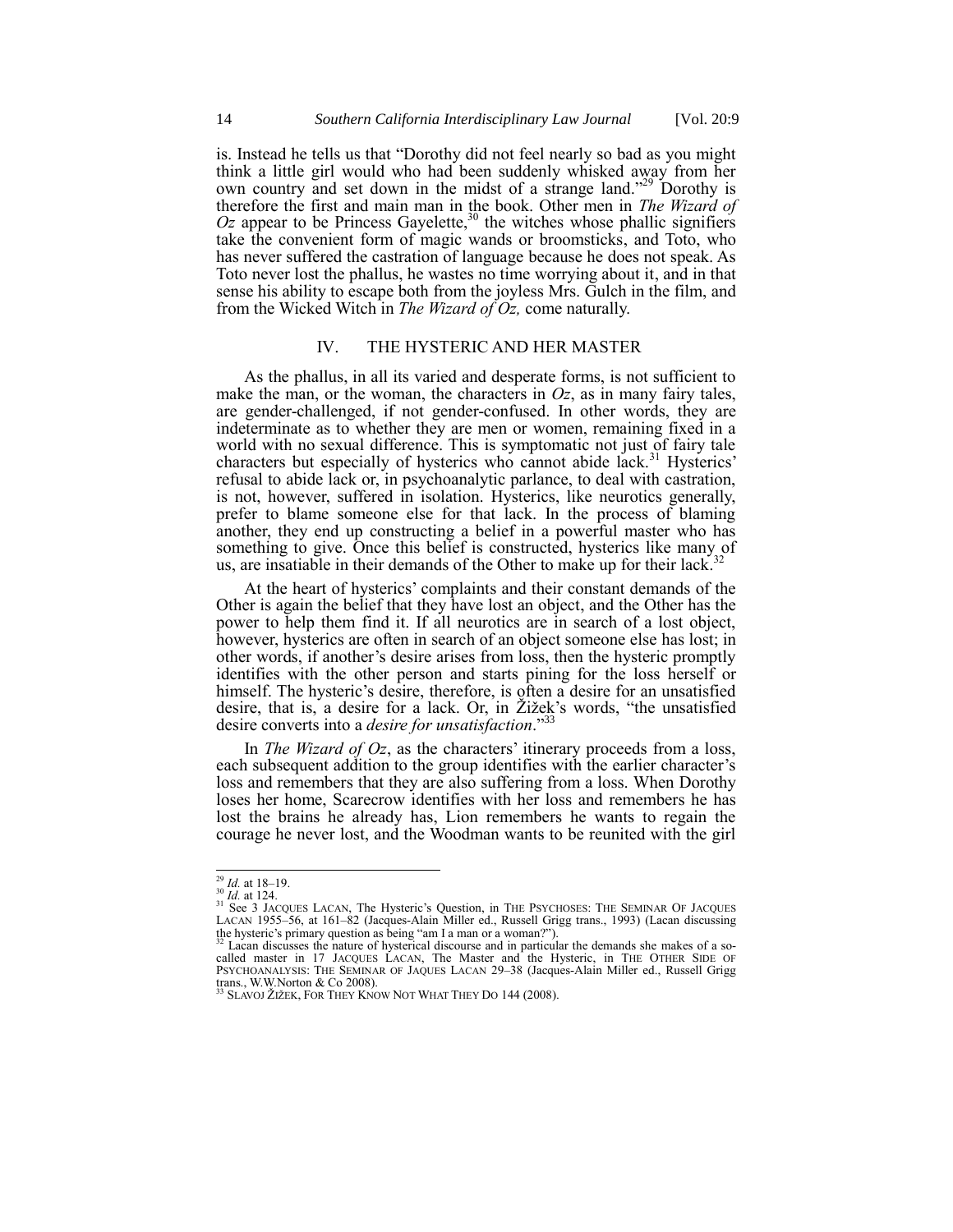he was never with in the first place.<sup>34</sup> The Woodman in particular is the perfect example of a hysterical subject who treasures loss as the sublime object. "While I was in love I was the happiest man on earth," he proclaims.<sup>35</sup> Of course, he never had the girl, so what he lost is the loss, the lack of having the girl. He is not pining for the girl but for the lack of a girl. Therefore the loss he has suffered, and that he is reluctant to relinquish, is the loss of a lack.

Why does the Woodman persist in pining over the loss of a loss? Because, in short, this enhances his vanity; being in love enables the Woodman to believe that he is worthy of being loved, and being worthy of being loved means that he is loveable. As Lacan says, when in love we love, first and foremost, ourselves, and to prove that those selves are loveable, we claim, or pretend, that we love the other; so the three words "I love you" is shorthand for "please love me."<sup>36</sup> Lacan illustrates this with the discourse of courtly love where an imaginary obstacle is inserted preventing the consummation of love between the lady and her knight. By inserting himself in the position of the lover, with the girl's evil aunt preventing the union between him and his beloved, the Woodman sustains his vanity by implying that he is in fact loveable.<sup>37</sup> In fact, if the Woodman and his girl had ever developed a romance, the relationship would probably have been just as ordinary and banal as any other relationship.

If, as I am suggesting, our characters exhibit the hallmarks of good hysterical patients, what would have satisfied their desire for an unsatisfied desire? Lacan's famous response, made to his students of 1968, is that they want a Master; more precisely, "[w]hat the hysteric wants. . . [is a] master she can reign over."<sup>38</sup> On the one hand, the hysteric stimulates the master to produce knowledge by forever resisting, challenging, and seeking the Master's knowledge. The Master's knowledge, however, invariably does not come up to her exacting standards: as far as the hysteric is concerned, the Master is never "masterful" enough.

What is a Master? Lacan's insights on the nature of the Master owe everything to Hegel, who first devalued the Master and turned him into a great dupe. For Hegel, progress passes not by way of the Master but by way of the vanquished slave.<sup>39</sup> Baum, I suggest, shares this view of the Master as a figurehead who means nothing in himself but who is structurally necessary to close off the system. The Master, in other words, is always an impostor, but the place he occupies, that is, the place of the lack in the structure, can never be abolished.

<sup>34</sup> BAUM, *supra* not[e 1,](#page-0-3) at 41.

 $^{35}$  *Id.* at 40–41.

<sup>&</sup>lt;sup>36</sup> See LACAN, *supra* not[e 19,](#page-4-0) at 253–54 (claiming that "[t]o love is, essentially, to wish to be loved.").

<sup>37</sup> BAUM, *supra* not[e 1,](#page-0-3) at 39.

<sup>38</sup> LACAN, *supra* not[e 32,](#page-5-0) at 129.

<sup>39</sup> *See* ALEXANDER KOJÈVE, INTRODUCTION TO THE READING OF HEGEL: LECTURES ON THE PHENOMENOLOGY OF SPIRIT 52 (Allan Bloom ed., James H.Nichols Jr. trans., 1969) ("Therefore, the historical process, the historical becoming of the human being, is the product of the working Slave and not of the warlike Master.").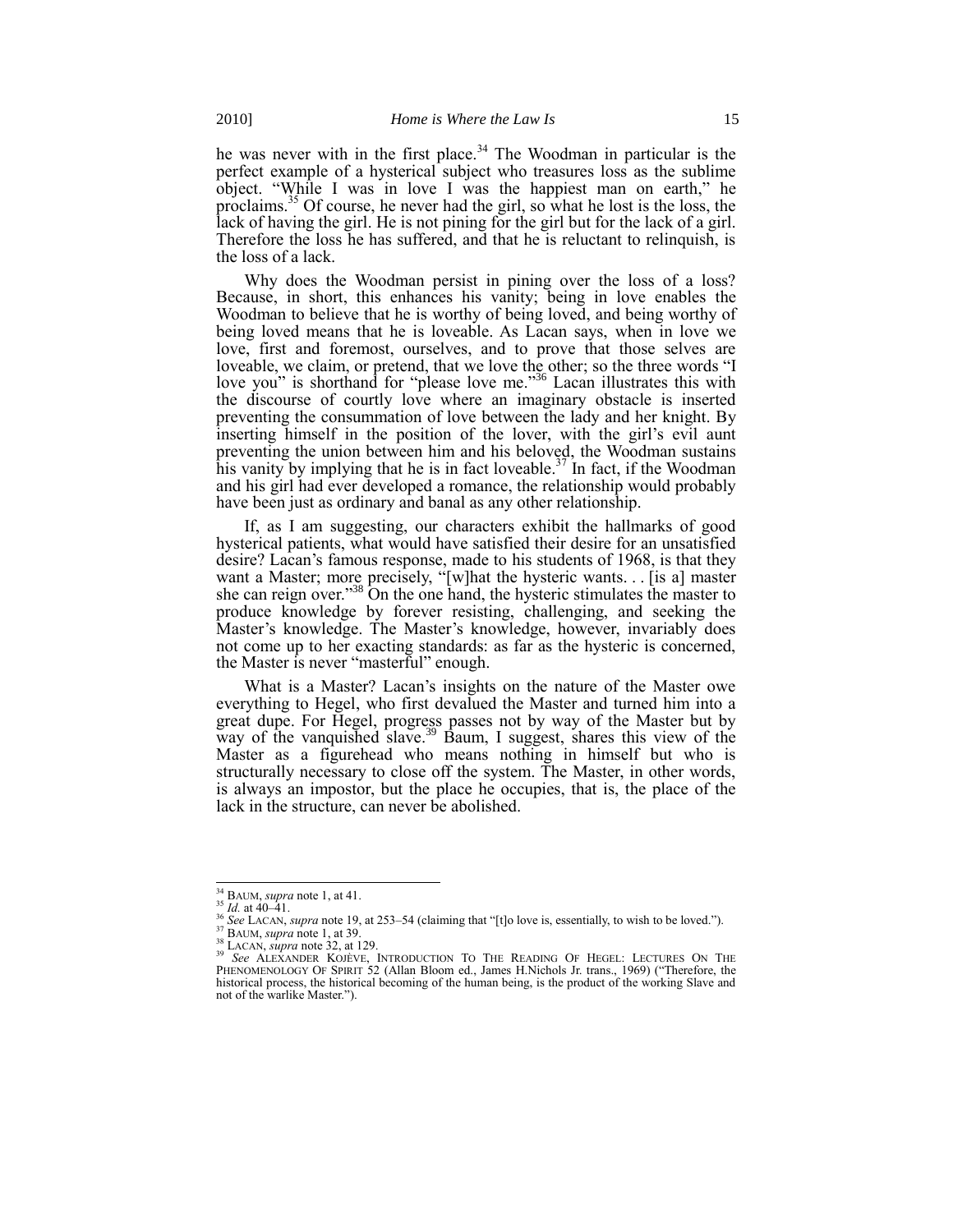The Wizard of Oz is ideal for filling the empty place in the preexisting structure; in particular, his ability to take any form he wishes suits the gullible hysteric perfectly:

Oz is a great Wizard, and can take on any form he wishes. So that some say he looks like a bird; and some say he looks like an elephant; and some say he looks like a cat. To others he appears as a beautiful fairy, or a brownie, or in any form that pleases him. But who the real Oz is, when he is in his own form, no living person can tell.<sup>40</sup>

In short, Oz has no essence in himself but is the empty place where we, and our characters, pour our fantasies into. To ascribe the role of the Master to this empty vessel is bound to lead to tears both for the Master and for the hysteric. As Hegel first suggested, and as Lacan elaborates, "It is not natural for man to bear the weight of the highest signifiers all alone. And the place he comes to occupy when he dons it may be equally apt to become the symbol of the most enormous imbecility."<sup>41</sup> Or, as Žižek adds in case we missed the point, the Master is a cuckold, a dupe, an impotent weakling: "[T]here is unavoidably something inherently *asinine* involved in the position of a Master: a Master's main role is to *state the obvious*." Which is exactly, of course, what Oz proceeds to do.

#### V. OZ DOES NOT EXIST

Why did *The Wizard of Oz* characters, like so many characters before and after them, and like so many of us, come to believe in the existence of a Master called Oz? It seems as if, in order to understand our own world, and ourselves, the characters in *The Wizard of Oz* have to presuppose someone who does know everything, and sees everything. The assumption we make is that there is a preexisting gaze, a kind of staring at us by the outside world. The hypothesis of an all-seeing Being with a Platonic perspective aids the mystification and sublimation of the Other and supports the subject and her never-ending quest for unity and oneness. That is why it is so hard to let go of the fantasy of the Master; to let go of the fantasy that the Other can complete us would involve acknowledging the lack not only in the Other, but also in ourselves.

Making the Other support our silly fantasies, however, entails the mutilation and annihilation of the Other. In the same way that Lacan insisted, the woman, as a support for man's fantasies of wholeness and oneness, "does not exist," $43$  so the wizard, as a support for our characters' hopes for completeness, also does not exist. The wizard's gaze, the allseeing eye, which sees from the place from which it is seen, does not exist. What does exist, as the real Oz readily admits, is a "humbug."

<sup>40</sup> BAUM, *supra* not[e 1,](#page-0-3) at 76.

 $41$  LACAN, *supra* note [2](#page-0-2), at 27–28.

 $^{42}$  SLAVOJ ŽIŽEK & F.W.J. VON SCHELLING, THE ABYSS OF FREEDOM/AGES OF THE WORLD 70 (Judith Norman trans., Univ. of Mich. Press 1997). SLAVOI ZIZEN & F. W.J. VON DEMELTING, THE SEMINAR OF JACQUES LACAN ON FEMININE SEXUALITY:<br><sup>43</sup> 20 JACQUES LACAN, *On Jouissance*, *in The Seminar of Jacques Lacan on Feminine Sexuality:* 

THE LIMITS OF LOVE AND KNOWLEDGE ENCORE 1972–1973, *supra* not[e 10,](#page-2-0) at 7.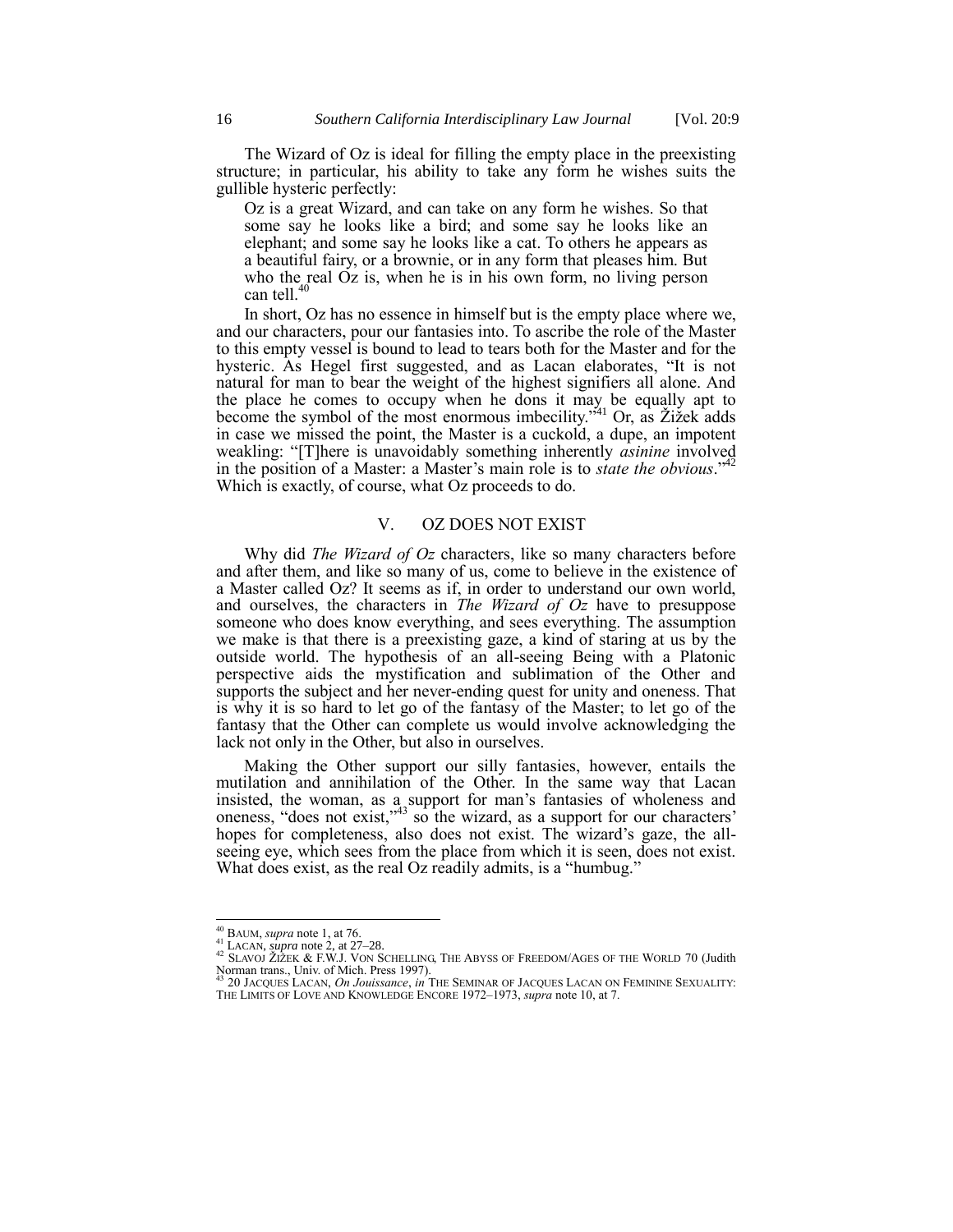Oz therefore demotes himself from the dignity of the Master by admitting that he is a humbug. What place does he arrogate to himself or, rather, do the others transfer onto him? Pretty quickly, as we see, our characters recover from the shock of Oz not being their Master and turn him into their analyst. As the empty place cannot go away, as the Master or the Wizard does not exist to fill it, the new hope is that the analyst will. So no sooner do our characters stop addressing their demands to Oz the Wizard than they start addressing them to Oz the analyst.

Any good analyst, however, knows that his or her ethical position at this point is not to return the gaze, not to offer recognition that lovers offer because that would be to persist in the patients' self-deceptions by covering up their lack. The lack has to remain exposed, leading of course to the subjective destitution of the subject. What the subjects need to get from the analyst, and what they do get from Oz, is their own message backwards. Unfortunately, there is no such thing as a free analysis and like all subjects, our patients have to pay the price for their analysis; in other words, the price for their desire. Dorothy tries to avoid paying her debt, but Oz, like any good analyst, does not let her get away with it, telling her: "You have no right to expect me to send you back to Kansas unless you do something for me in return. In this country everyone must pay for everything he gets."<sup>44</sup> When our characters do pay their symbolic debt, they become heroes because not only did they not give up on their desire but also paid the price for it. 45

## VI. NOWHERE OVER THE RAINBOW, OR, AT HOME WITH THE LAW

Any good analysis, like any good journey, should help the subject find his or her singular relationship to the law. At the beginning of *The Wizard of Oz*, Dorothy, as a growing woman, is trying to work out her place in the symbolic order; her itinerary through Oz is aimed at working out her own pattern within, and relationship to the law. In the film version, Mrs. Gulch takes the role of the punitive voice of the law, prohibiting Dorothy from having (too much) enjoyment.<sup>46</sup> Auntie Em tries to protest against Mrs. Gulch, but Uncle Henry does not appear to be up to his symbolic mandate at asserting the law or protecting Dorothy from its potentially draconian measures; his feeble response to the threat of having Toto taken away is a rather unconvincing "[o]f course we won't, will we  $Em.^{347}$  Frustrated with the adults' confusion as to the place and ambit of the law in her home, Dorothy is left to her own devices and free to fantasize about a jouissance beyond the symbolic order, in other words, beyond the reality principle.

What does it mean to seek freedom outside the law, to look for enjoyment over the rainbow? Is there such full, unmediated, and absolute satisfaction outside the law? In his late seminar *Encore*, Lacan speaks of

<sup>44</sup> BAUM, *supra* note [1,](#page-0-3) at 89–90.

<sup>&</sup>lt;sup>45</sup> See 7 JACQUES LACAN, THE ETHICS OF PSYCHOANALYSIS 1959–1960: THE SEMINAR OF JACQUES

LACAN 321 (Jacques-Alain Miller ed., Dennis Porter trans., W.W. Norton & Co. 1992) (1986). <sup>46</sup> THE WIZARD OF OZ, *supra* not[e 4.](#page-0-1)

 $^{47}\dot{I}d.$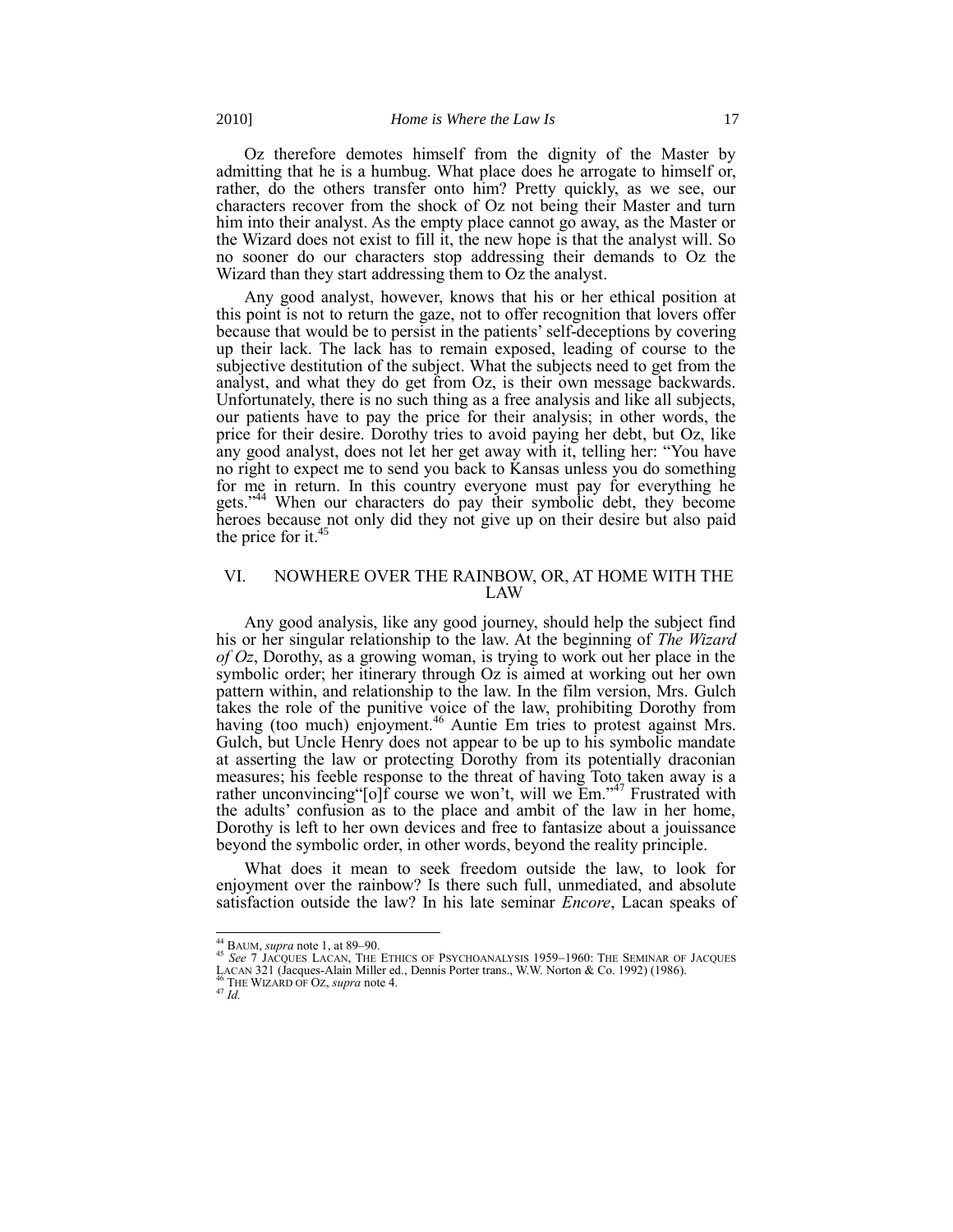"another jouissance," a jouissance beyond the symbolic, beyond the pittance allowed by language, a jouissance that he terms feminine jouissance and associates with women and mystics.<sup>48</sup> Phallic jouissance, as Lacan readily admits, is "jouissance of the idiot;" $49$  rather than reaching out to the other, phallic enjoyment turns back on itself.

Woman's "other" jouissance, on the other hand, has the capacity to transgress borders and go beyond the symbolic: "A man is nothing but a signifier. . . . [While] there is always something in [a woman] that escapes discourse," concedes Lacan.<sup>50</sup> Unlike phallic jouissance, which is tied up to utility and arguably to capitalism, the hysteric's jouissance has the potential to exceed our obsession with production and consumption. So while man is possessed by and obeys the signifier, woman has the potential, at least, of escaping its grasp. The hope is that woman can threaten, and hopefully enjoy, jouissance beyond the reality principle.

It may be that Dorothy's and Lacan's belief in this "other" jouissance enjoyed by mystics is just that, mystical: the hope that there must be something more to what we get, to what we enjoy. The search for another jouissance, whether it exists or not however, is priceless: hysterics like Dorothy are to be celebrated for their insistence on and search for an alternative knowledge and an alternative truth beyond what the Master provides.

Unfortunately, neither the book, nor its Hollywood appropriation, maintains this celebration. Instead, the symbolic order is reasserted and unlimited jouissance is tamed and converted to desire within the confines of the law. Law, as Baum sees it, is not the agent of prohibition, preventing access to, and attainment of, our innermost and deeply held desires, but actually the defense from what we do not dare to want. Access to unbridled jouissance, Lacan insists, would be too painful and unbearable for the subject, so law acts as a limit, shielding the subject from the horror of limitless enjoyment.<sup>51</sup>

In *The Wizard of Oz*, the implication is that if law functions to protect the subject from limitless jouissance, then women like Dorothy enjoy one of the raw jouissances it guards against, such as "over the rainbow." The message from *The Wizard of Oz*, or at least from its Hollywood appropriation, is that a strong father is needed to protect the subject from unrestrained enjoyment—hence the search for  $Oz$ . Of course, as we know, and as our characters find, the strong father does not exist, and our

<sup>48</sup> 20 JACQUES LACAN, *God and Woman's Jouissance*, *in* THE SEMINAR OF JACQUES LACAN ON FEMININE SEXUALITY: THE LIMITS OF LOVE AND KNOWLEDGE ENCORE 1972–1973, *supra* not[e 10,](#page-2-0) at 64–77. <sup>49</sup> 20 JACQUES LACAN, *A Love Letter*, *in* THE SEMINAR OF JACQUES LACAN ON FEMININE SEXUALITY:

THE LIMITS OF LOVE AND KNOWLEDGE ENCORE 1972–1973, *supra* not[e 10](#page-2-0), at 81. <sup>50</sup> 20 JACQUES LACAN, *The Function of the Written*, *in* THE SEMINAR OF JACQUES LACAN ON FEMININE

SEXUALITY: THE LIMITS OF LOVE AND KNOWLEDGE ENCORE 1972–1973, *supra* not[e 10,](#page-2-0) at 33.<br>SEXUALITY: THE LIMITS OF LOVE AND KNOWLEDGE ENCORE 1972–1973, *supra* note 10, at 33.

<sup>51</sup> *See* JACQUES LACAN, *The Function and Field of Speech and Language in Psychoanalysis*, *in* ÉCRITS, *supra* not[e 2,](#page-0-2) at 324 ("Castration means that jouissance must be refused, so that it can be reached on the inverted ladder of the law of desire."). Žižek returns to this theme throughout his work. Law, he reminds us, is the limit the subject imposes on himself to avoid suicidal immersion in the "Thing." See SLAVOJ ŽIŽEK, THE PLAGUE OF FANTASIES, 238–39 (1997). I explore this theme in more detail in my article *Does the Letter of the Law Always Arrive At Its Destination? A Study in Feminine Psychology*, 22 LAW & LITERATURE 394*–*417 (2010).